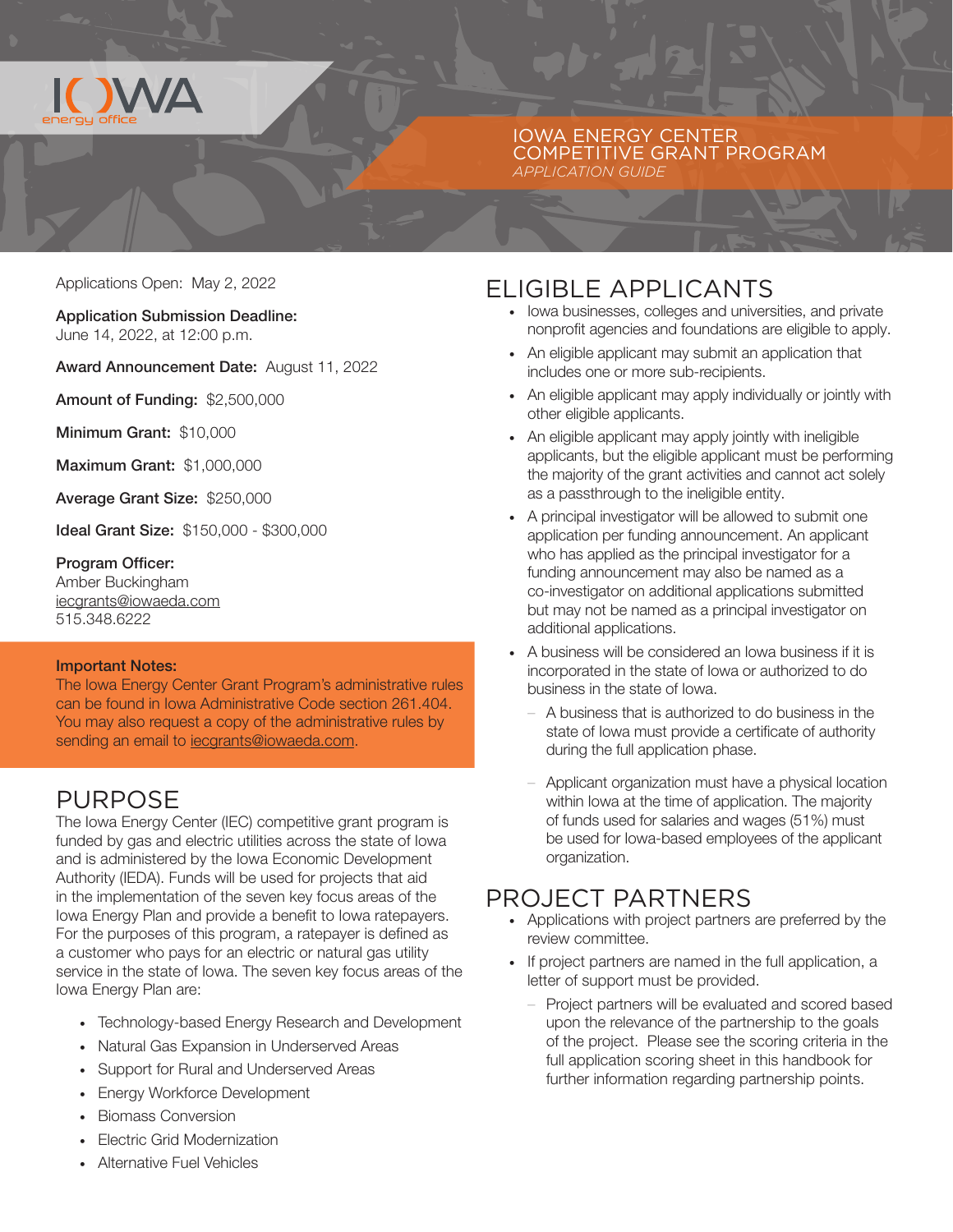

## ELIGIBILITY REQUIREMENTS

Requirements for IEC grant awards include, but are not limited to, the following:

- · Applicants shall demonstrate a benefit for ratepayers.
- · Applicants shall demonstrate that they are eligible candidates.
- · Applicants must demonstrate that they have the capacity for grants administration.
- · Applicants who have previously received Iowa Energy Center awards shall have demonstrated acceptable past performance, including the timely expenditure of funds.
- · An applicant may apply jointly with ineligible applicants, but the applicant must be performing the majority of the grant activities and cannot act solely as a passthrough to the ineligible entity.
- · Applicants must demonstrate the feasibility of completing the proposed activities with the funds requested.
- · Applicants shall identify and describe any other sources of funding for the proposed activities.

# INELIGIBLE PROJECTS

IEC grant funds cannot be used to fund the following types of projects:

- · Relocation of business
- · Expansion of a business
- · Funding for existing training programs
	- Training programs that continue a previously (or soon to be) discontinued program or develop training in new areas of an existing training program may be eligible.
- · Private asset development
	- Examples of private asset development include:
		- Installation of a solar array on a building only to benefit the owners/occupants of that building
		- Research and development used to primarily enable the manufacturing of a product solely for the profit of the applicant
		- Installation of equipment to benefit only one community or neighborhood with no opportunity for replicability outside of the applicant organization (i.e., community solar array or community LED light installation)
- · Pipeline, transmission line and distribution line construction
- · First generation ethanol
- · Cellulosic ethanol

## ELIGIBLE EXPENSES

Only expenditures directly related to the implementation of the funded grant activity will be reimbursed. Examples of eligible expenses include, but are not limited to:

- · Salaries/wages
- Supplies and materials
- Domestic travel
- · Tuition
- · Equipment purchases, which must be approved by the board at the time the award is made
- · Vehicle purchases, which are eligible only when the purchase of the vehicle is an integral part of the funded grant activity and must be approved by the board at the time the award is made

## INELIGIBLE EXPENSES

IEC grant funds cannot be used for the following expenses:

- · Purchase or rental of buildings
- · Office equipment
- · Furniture and fixtures
- · Intangible assets
- · International travel
- **Insurance**
- · Phone expenses

### OTHER BUDGET REQUIREMENTS

- · Indirect costs shall not exceed more than 20% of the IEC grant award request.
- · IEC grant funds cannot be used as cost share to a federal grant award.
- · Vehicle purchases or other vehicle-related expenses are not eligible if the purchase or expense supports the proposed grant activity but is not an integral part of the proposed grant activity. If a vehicle purchase is an integral part of the grant activity but a recipient fails to obtain board approval prior to the purchase, then the vehicle purchase is ineligible.
- · For projects where a co-investigator or sub-recipient is named, a minimum of 51% of grant funds must be directed to activities performed by the recipient organization.
- · The final application award request cannot increase more than 5% from the award request identified in the pre-application, unless a more substantial deviation is requested by the grant committee during the preapplication review.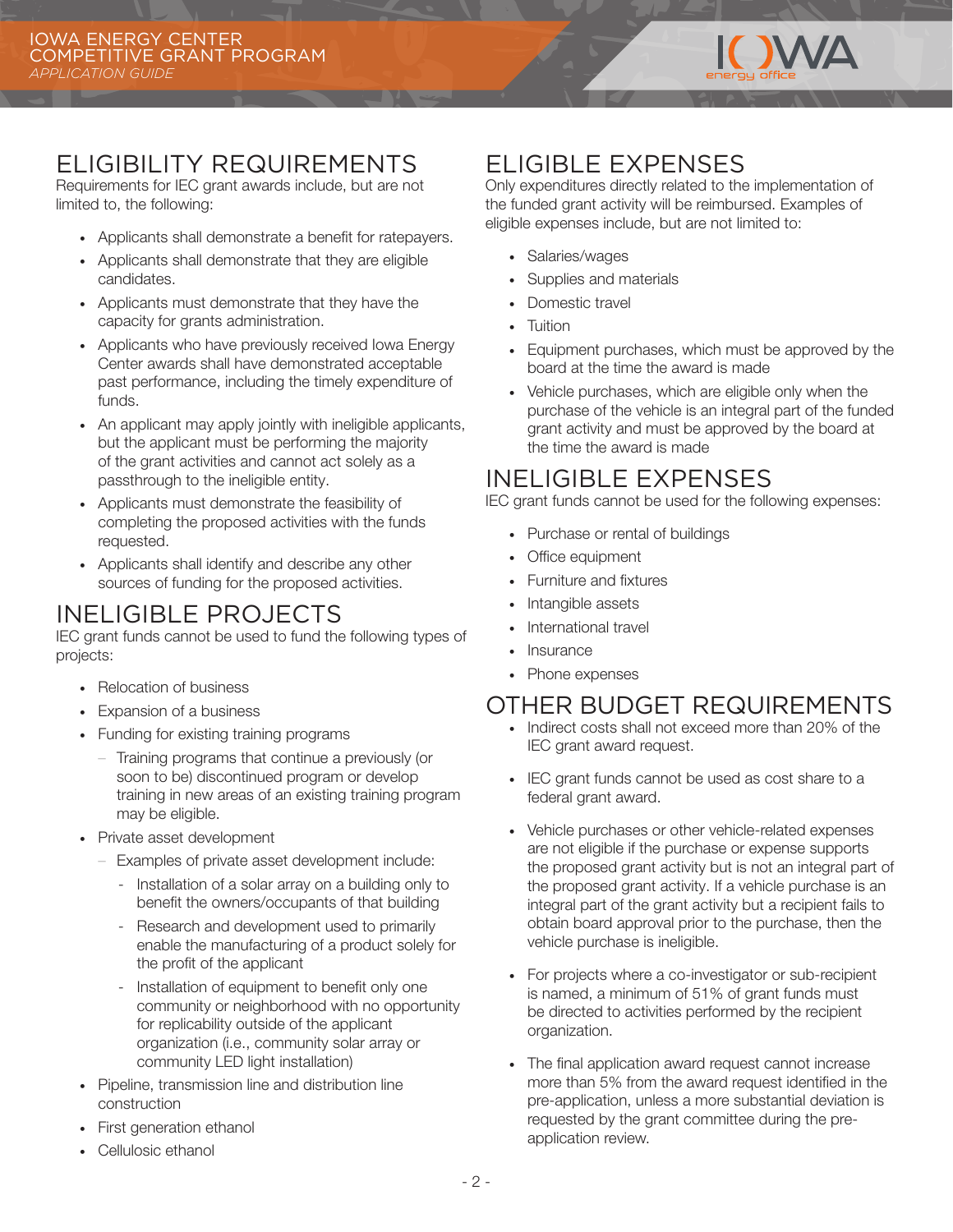

## COST SHARE

- · Cost share is required to apply for IEC grant funds
- · Minimum cost-share is 5%
	- In-kind donations can be used as cost share.
	- Cost share for Iowa based business applicants must include a monetary cost share contribution if supplies, materials or equipment are included in the budget (10% of these line items). This monetary cost share must be accounted for on the supplies, materials and equipment line items.
		- · Example: Applicant includes the purchase/ installation of batteries in their project budget under the equipment line item, at a cost of \$20,000. The total IEC grant award request is \$200,000. The applicant would be required to provide a total of \$10,000 in cost-share (5% of \$200,000), of which, \$2,000 must be a monetary cost share contribution (10% of the \$20,000 equipment line item).
		- · If cost share requirements are not met, the application will be disqualified.
- · Applicants do have the opportunity to obtain extra points if they provide or secure additional cost share.
- · Unrecovered indirect costs cannot be used as cost share. However, matching indirect costs can be counted as cost share (not to exceed 20% of the total project budget).
- · Cost share must be accounted for at the pre-application phase.
	- If an applicant obtains additional cost share after being selected for a full application, they must receive approval from the grant committee to include the additional cost share in the budget in the final application.
- Points awarded for cost share will be based on the total grant award request (5.1%-20.1%).

## HOW TO APPLY

Applications will only be accepted during the established application period, as identified in IowaGrants and at iowaeda.com

| <b>INFORMATION NEEDED TO APPLY</b>                                                                                                                                                                                                                                                                      |
|---------------------------------------------------------------------------------------------------------------------------------------------------------------------------------------------------------------------------------------------------------------------------------------------------------|
| $\Box$ Applicant contact information                                                                                                                                                                                                                                                                    |
| $\Box$ Project team                                                                                                                                                                                                                                                                                     |
| Name, organization and experience of all team members                                                                                                                                                                                                                                                   |
| Certificate of Authority (if applicable)                                                                                                                                                                                                                                                                |
| Project summary                                                                                                                                                                                                                                                                                         |
| Project description                                                                                                                                                                                                                                                                                     |
| Short project summary (100 characters)                                                                                                                                                                                                                                                                  |
| Statement of need or problem (1,000 characters)                                                                                                                                                                                                                                                         |
| New or creative approach (500 characters)                                                                                                                                                                                                                                                               |
| Relevance to key focus area of Iowa Energy Plan<br>(1,000 characters)                                                                                                                                                                                                                                   |
| $\Box$ Benefit of the proposal for lowa ratepayers<br>(1,000 characters)                                                                                                                                                                                                                                |
| □ Project goals to be reached by project end<br>(1,500 characters)                                                                                                                                                                                                                                      |
| - Staff and programmatic capabilities                                                                                                                                                                                                                                                                   |
| Staff roles and responsibilities as they relate to project<br>goals (1,000 characters)                                                                                                                                                                                                                  |
| Procedures or controls for ensuring that awarded funds<br>will be used in a timely and efficient manner in order to<br>successfully complete proposed activities<br>(500 characters)                                                                                                                    |
| - Dissemination plan and post-grant activities                                                                                                                                                                                                                                                          |
| Describe how or if the benefits of the project can or will<br>be replicated by outside entities after grant completion<br>(1,000 characters)                                                                                                                                                            |
| □ Describe the dissemination plan for post-grant activities<br>in detail (1,500 characters)                                                                                                                                                                                                             |
| $-$ Timeline                                                                                                                                                                                                                                                                                            |
| Provide a timeline with project tasks and milestones in<br>chronological order. The timeline must include a target<br>completion date. As part of the section, please provide the<br>quantitative and/or qualitative measure that will be used to<br>document the completion of each task or milestone. |
| - Budget                                                                                                                                                                                                                                                                                                |
| Please provide a budget by year, and include any<br>matching contributions for the project.                                                                                                                                                                                                             |
| Please provide a detailed budget narrative<br>(2,000 characters)                                                                                                                                                                                                                                        |
| External/Cost share overview (500 characters)                                                                                                                                                                                                                                                           |
| Other attachments                                                                                                                                                                                                                                                                                       |
| Please upload any letters of support or additional<br>$\overline{\phantom{a}}$<br>supplemental documents.                                                                                                                                                                                               |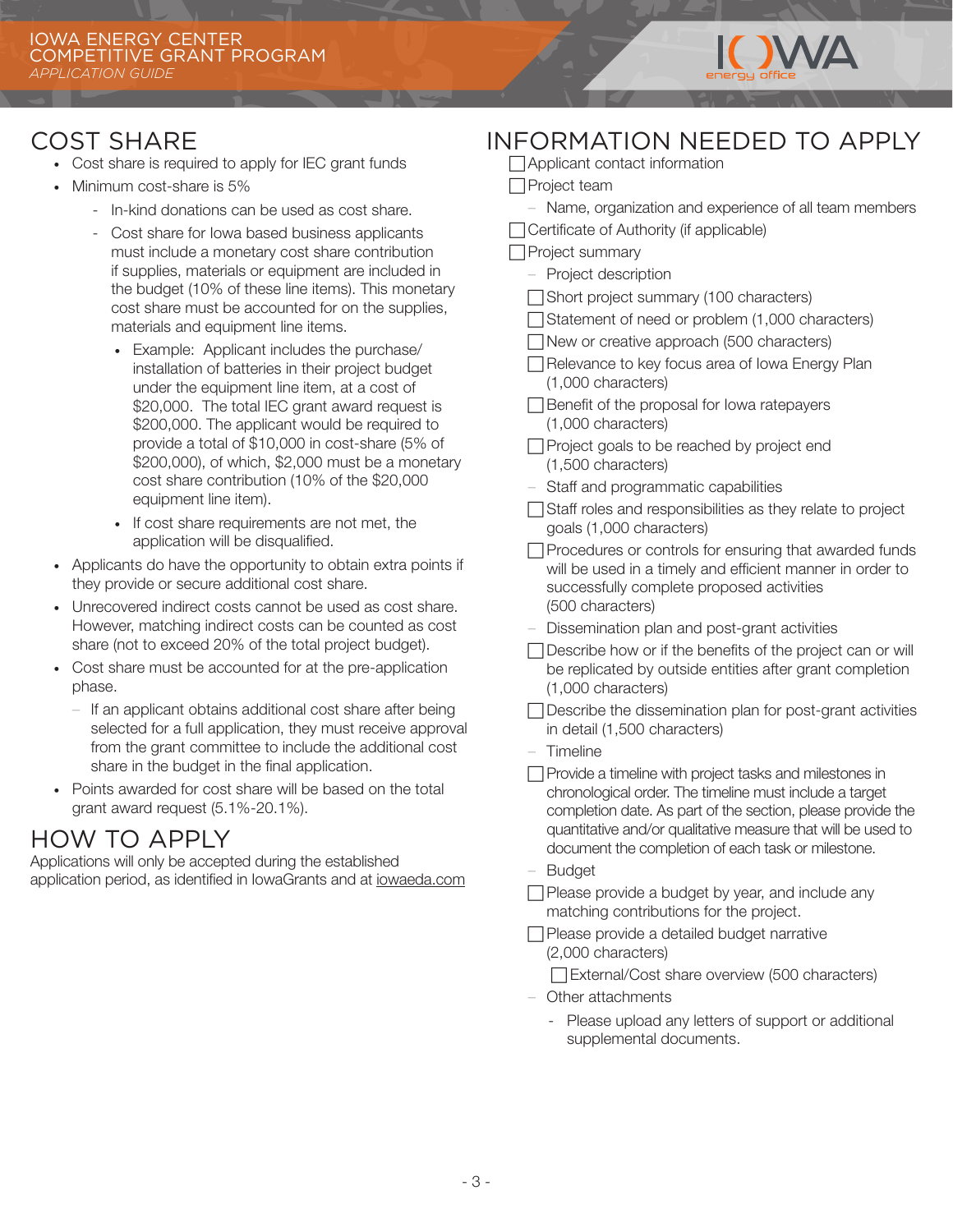

# FULL APPLICATION PROCESS

- · The grant committee will invite selected applicants to submit a full application, which will be completed via IowaGrants. The program manager will communicate the application submission deadlines and other application details to selected applicants via the email provided during the pre-application process. The program manager will be responsible for all communication to selected applicants and will serve as the point of contact for applicants.
- · Once the submission deadline has closed, the program manager will review the applications for eligibility and completeness.
- Internal IEDA staff will then review the applications and prepare recommendations for the grant committee. Internal IEDA staff included in the review may include:
	- Grant program manager
	- Other Iowa Energy Office program managers
	- Team leader
	- Legal counsel
	- Financial manager
- · An outside technical review panel may be utilized for application reviews when IEDA staff and/or grant committee members feel it is necessary. This may delay the published timeline.
- IEDA staff will prepare a recommendation for the grant committee, which will review all the applications and make a recommendation to the full board. The grant committee will score the applications together and provide one scoring sheet for each application.
- · The program manager will summarize the applications and grant committee recommendations for the board.
- · The board will review all applications and the recommendations from the grant committee and vote on each application.
- · Applicants selected to receive grant funds will be notified in writing within 15 days of the board's decision. Applicants not selected will receive a denial letter.

### REVIEW CRITERIA FOR FULL APPLICATION *Full Application Screening Criteria*

Includes all of the pre-application requirements, plus:

- · Indirect cost request does not exceed 20% of the total award request
- · For projects where a co-investigator or sub-recipient is named, a minimum of 51% of grant funds must be directed to activities performed by the recipient organization
- · Application identifies any other sources of funding for proposed activities
- · Award request cannot increase more than 5% from the award request identified in the pre-application, unless a more substantial deviation is requested by the grant committee
- · Applicants must account for all cost share in the pre-application phase unless permission is granted by the grant committee
- · Certificate of Authority has been provided if necessary
- · If sub-recipients or project partners are named in the application, a letter of support or commitment must be provided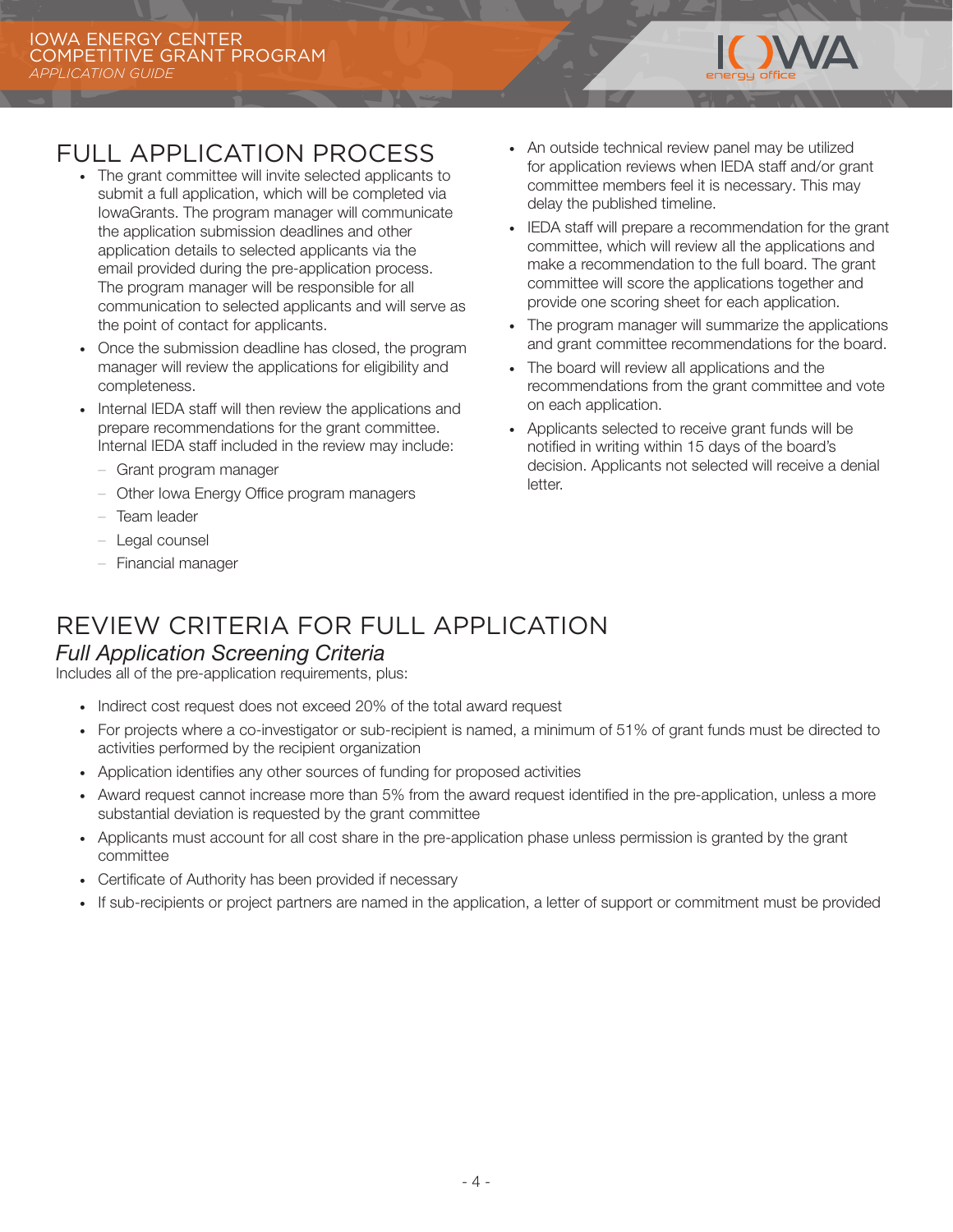

# FULL APPLICATION SCORING SHEET

Applicants must achieve a minimum score of 150 to be considered for funding.

| <b>Criteria</b>                                   | <b>Evaluation Criteria</b>                                                                                                                                                                                                                                                       | <b>Total Points</b> |
|---------------------------------------------------|----------------------------------------------------------------------------------------------------------------------------------------------------------------------------------------------------------------------------------------------------------------------------------|---------------------|
| Focus Area and Ratepayer<br><b>Benefit</b>        | Does the proposal explain the benefit it will provide to lowa ratepayers?                                                                                                                                                                                                        | 5                   |
|                                                   | Does the benefit appear to be sound and reasonable?                                                                                                                                                                                                                              | 15                  |
|                                                   | Does the proposal meet at least one of the seven key focus areas?<br>Key focus areas:                                                                                                                                                                                            | 5                   |
|                                                   | Technology-based energy research and development<br>Natural gas expansion in underserved areas<br>Support for rural and underserved areas<br>nergy workforce development<br>Biomass conversion<br>Electric grid modernization<br>Alternative fuel vehicles                       |                     |
|                                                   | Does the fulfilment of the key focus area seem sound and reasonable?                                                                                                                                                                                                             | 10                  |
|                                                   | Does the proposal provide information regarding organizational experience,<br>staff qualifications, and procedures and controls for ensuring that awarded<br>grant funds will be used in a timely and efficient manner in order to<br>successfully complete proposed activities? | 5                   |
| Programmatic Capabilities                         | Has the applicant received previous Iowa Energy Center awards?                                                                                                                                                                                                                   | 5                   |
|                                                   | If no, applicant will receive 5 pts.                                                                                                                                                                                                                                             |                     |
|                                                   | If yes, did applicant expend grant funds in a timely manner and comply with<br>reporting requirements? If yes, applicant will receive up to 5 pts based on past<br>performance.                                                                                                  |                     |
|                                                   | Does the proposal describe the applicant's project goals to be reached by<br>project end?                                                                                                                                                                                        | 5                   |
|                                                   | Are the project goals described in clear, easy to understand language?                                                                                                                                                                                                           | 10                  |
| Project Approach,<br>Outcomes and<br>Deliverables | Do the project goals appear reasonable?                                                                                                                                                                                                                                          | 10                  |
|                                                   | Does the proposal describe the timeline, project tasks and milestones of the<br>project (in chronological order)?                                                                                                                                                                | 5                   |
|                                                   | Do the project tasks appear reasonable? Are there an appropriate number of<br>tasks relative to the length and cost of the project?                                                                                                                                              | 10                  |
|                                                   | Does the proposal define the qualitative and/or quantitative measures the<br>applicant will use to document the achievement of the goals of the project?<br>Do the measures appear to be reasonable?                                                                             | 8                   |
|                                                   | Does the proposal satisfy a need or a problem?                                                                                                                                                                                                                                   | 10                  |
|                                                   | Does the proposal demonstrate a new or novel approach to a need or a<br>problem?                                                                                                                                                                                                 | 5                   |
|                                                   | Does the proposal differentiate itself from previously funded Iowa Energy<br>Center projects?                                                                                                                                                                                    | 7                   |
|                                                   | Does the proposal define the staff roles and responsibilities in the scope of<br>work?                                                                                                                                                                                           | 3                   |
| <b>Budget and Budget</b>                          | Does the proposal demonstrate that the project is feasible within the<br>resources requested?                                                                                                                                                                                    | 10                  |
| Narrative                                         | Is the budget narrative complete, reasonable and sound?                                                                                                                                                                                                                          | 10                  |